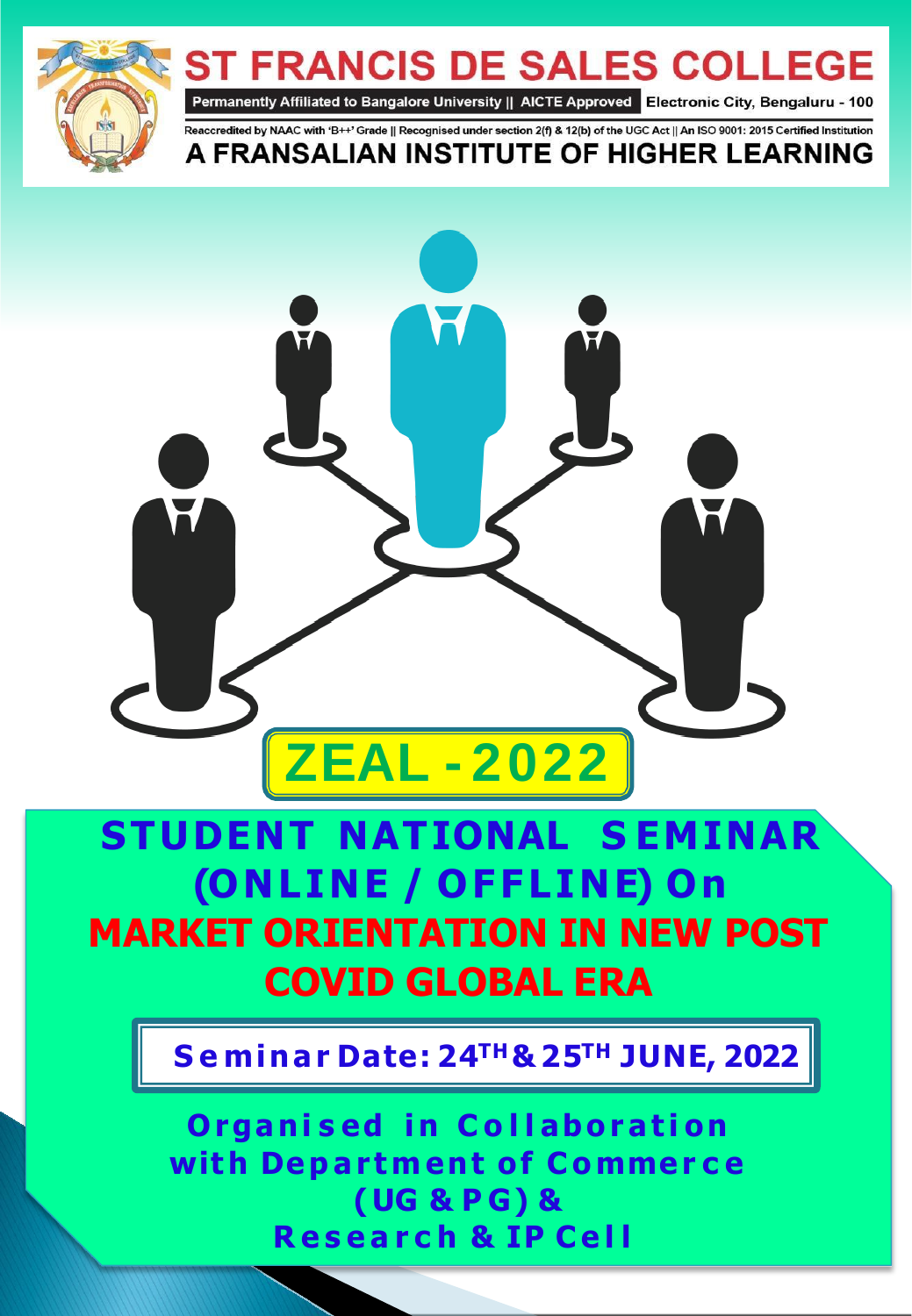### **About the College**

St. Francis de Sales is managed by the missionaries of St. Francis de Sales (MSFS) of South West India province who firmly believe that 'the education of the heart is the heart of education' hailed by the founder Fr. Peter Marie Mermier. The MSFS Fathers have nearly two centuries of experience in imparting quality higher education in every continent of the world. With the aim of imparting higher collegiate education and, thereby, provide meritorious service to the Indian society, St. Francis De Sales College focuses on the academic excellence of the student community of the college. The College was graded "B++" grade by the NAAC team for its excellent educational track as well as infrastructure and quality in May 2021 and has received the permanent affiliation to the Bangalore University.

## **About the Department**

The Department of Commerce is the eminent department in St. Francis de Sales College, Filled with enthusiasm and spirit, the department grows both in number as well as in talent every year. The commerce department is highly acclaimed as the best commerce course in the city of Bangalore because of the various add on programs that it offers. These programs are highly industry integrated which equips students very well for their future. SAP, Diploma in Advanced Excel, Certified course Stock & Commodity Market, Investment Management, etc.

## **About the Seminar**

Entrepreneurship and marketing has created a phenomenal scope of growth and development of business and economy. Currently in the new global era we have been blessed with high end technology with the help of which, the new parameters of entrepreneurship and marketing have been created by different businessman. In this student national seminar, we are trying to fetch every aspect of entrepreneurship and marketing in the new global era. It is the need of an hour to have an eagle's eye view on the combined concept of entrepreneurship and marketing because both goes hand in hand.

## **Publication Details**

- Papers will be sent for Peer Review. Selected papers will be Published in UGC CARE list Journals.
- All other papers would be published in Proceedings volume released by the College.
- Publication fee will be intimated to the author if selected for publication.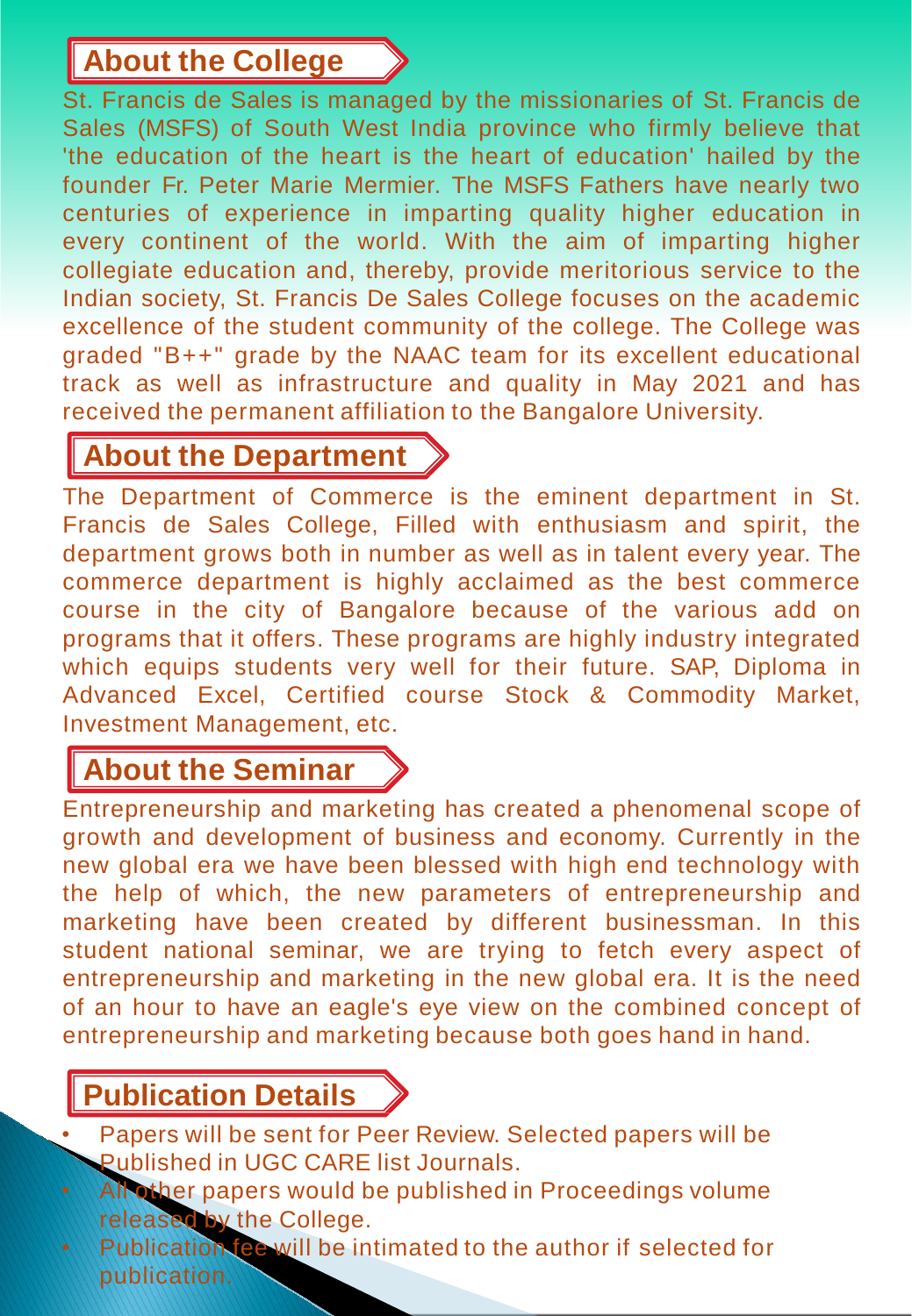### **Student SeminarThemes and Sub Themes**

#### **MARKETING TRENDS**

- **1. Green Marketing**
- **2. Tourism Marketing**
- **3. Emerging Trends Marketing and Operations**

### **FINANCE**

- **1. Bitcoin, Crypto and Digital Currency**
- **2. Microfinance and Rural Development**
- **3. Start-Ups and its Funding**

### **HUMAN RESOURCE MANAGEMENT**

- **1. Leadership in Turbulent Times**
- **2. Trends in Talent Management**

#### **GENERAL TOPICS**

- **1. IPR, Patents and Acquisition**
- **2. Global Warming and Health Implications**
- **3. Digital Transformation**
- **4. The Impact of Covid on Indian Economy**



- Delegates are requested to submit Abstract not exceeding 250 words using Times New Roman, Font size 12, Line Spacing 1.5, 1 inch margin on all sides and Key Words. Abstract should have title of the paper, details of the Author/s (Name, Designation, Affiliation, Mobile No. and Email ID).
- Delegates are requested to submit Full Paper not exceeding 5000 words with references using Times New Roman, Font Size 12, Line Spacing 1.5, 1 inch margin on all sides.

• SFS College Students – Offline Presentation on 24th June, 2022. Other College students – Online Presentation on 25<sup>th</sup> June, 2022.

 $\rightarrow$  Send abstract & full paper to

**[bcom.acme@sfscollege.in](mailto:bcom.acme@sfscollege.in)**